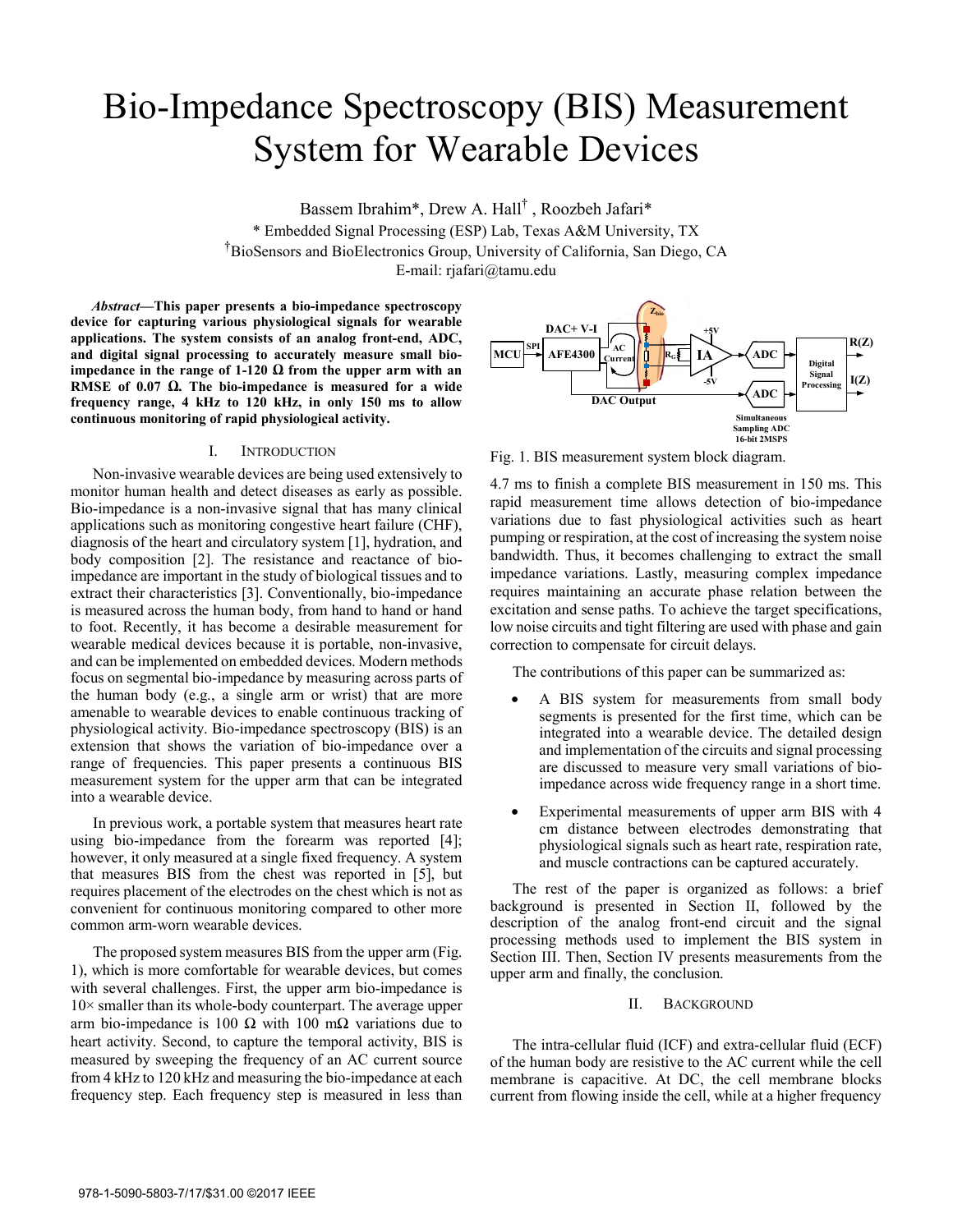the current flows through the ICF and ECF, as shown in Fig. 2 (left). The behavior of bio-impedance versus frequency of an AC current can be modeled as an electrical circuit with a cell membrane capacitor  $C_m$  in series with ICF resistance  $R_I$  in parallel with the ECF resistance  $R<sub>E</sub>$ , as shown in Fig. 2 (right), known as the Cole-Cole model [6]. A Cole-Cole plot of the bioimpedance across frequency is shown in Fig. 3, which plots the reactance versus resistance at different frequencies. For practical considerations, frequencies between 4 and 120 kHz are used to measure impedance and curve fitting is used to calculate the model parameters  $(C_m, R_E, \text{ and } R_I)$  [7].

## III. METHODS

The bio-impedance is measured by applying an AC sinusoidal current through a pair of electrodes and sensing the voltage with two different electrodes near the excitation electrode (Kelvin connection) as shown in Fig. 1. The measured voltage is a sinusoidal voltage at the same frequency as the applied current and amplitude modulated by the bio-impedance. Quadrature demodulation is used to obtain the real *R(Z)* and imaginary *I(Z)* components of the impedance by multiplying the sensed signal by the in-phase (*I*) and quadrature (*Q*) carriers.

## *A. Analog Front-End*

The analog front-end consists of a current source, an instrumentation amplifier (IA), and an ADC. The current excitation is generated by a Texas Instruments AFE4300, which has a sinusoidal current source with programmable frequency. The current amplitude is fixed at  $375 \mu A_{RMS}$  to be compliant with safety standards. The frequency of the AC current is controlled by an internal register written through an SPI bus. An external microcontroller (MCU) is used to send SPI commands to the AFE4300 to sweep the frequency across the target range.



Fig. 2. The flow of current in body cells at a low and high frequency, and the equivalent circuit model.



Fig. 3. Cole-Cole plot of bio-impedance.

The system supports measuring bio-impedance in the range of 1  $\Omega$  to 120  $\Omega$ . Unfortunately, the AFE4300 includes a sense path optimized to measure the bio-impedance of the whole body  $(\sim 600 \Omega)$ , so it does not have enough gain to measure the target impedance range. Thus, an external sense path is used, consisting of an IA followed by a high-speed ADC, and then signal processing in the digital domain. For the IA, the AD8421 with a programmable gain set by an external resistor  $(R_G)$  was selected to provide gain up to 40 dB, low noise spectral density of 3.5 nV/ $\sqrt{Hz}$  at 1 kHz, and high input impedance compared to the electrode-tissue impedance. The imaginary part of the impedance is extracted from the phase information of the sensed voltage. The IA has 2 MHz bandwidth, which is more than  $10\times$ the maximum signal frequency to minimize the phase error between the demodulating signal and sensed voltage that causes impedance error. The IA and DAC outputs are digitized by a 2 channel 16-bit ADC at 2 MSPS.

## *B. Digital Signal Processing*

The ADC outputs are filtered by a bandpass filter around the excitation frequency to remove the DC, 60 Hz power line interference, and any high-frequency spurs or harmonics. The same filter is used for the IA and DAC to avoid introducing any phase error between the two signals before demodulation. The DAC output from the AFE4300 is used as the in-phase carrier for demodulation, while the quadrature carrier is generated from it using the Hilbert transform. Then, the filtered signal is multiplied by the in-phase and quadrature carriers to generate the real and imaginary impedance components, as shown in Fig. 4. The demodulated output is lowpass filtered by a second order filter with a corner frequency of 500 Hz to remove the image frequency and out-of-band noise.

The impedance measurement is sensitive to any gain error or phase error between the signal and carrier during demodulation, which results in an impedance error. Thus, a phase and gain correction step is needed to improve the measurement accuracy. First, the phase and gain errors are estimated by measuring the impedance of a reference resistor with a known value. The error estimation is done as a one-time calibration before system operation. Ideally, the impedance measurement on a pure resistance should have zero phase and amplitude equal to the resistor value ( $R_{ref}$ ). Thus, the phase error ( $\phi$ <sub>err</sub>) and gain error  $(G<sub>err</sub>)$  can be estimated at each frequency step from the measured impedance of the reference resistor as:



Fig. 4. Digital signal processing block diagram.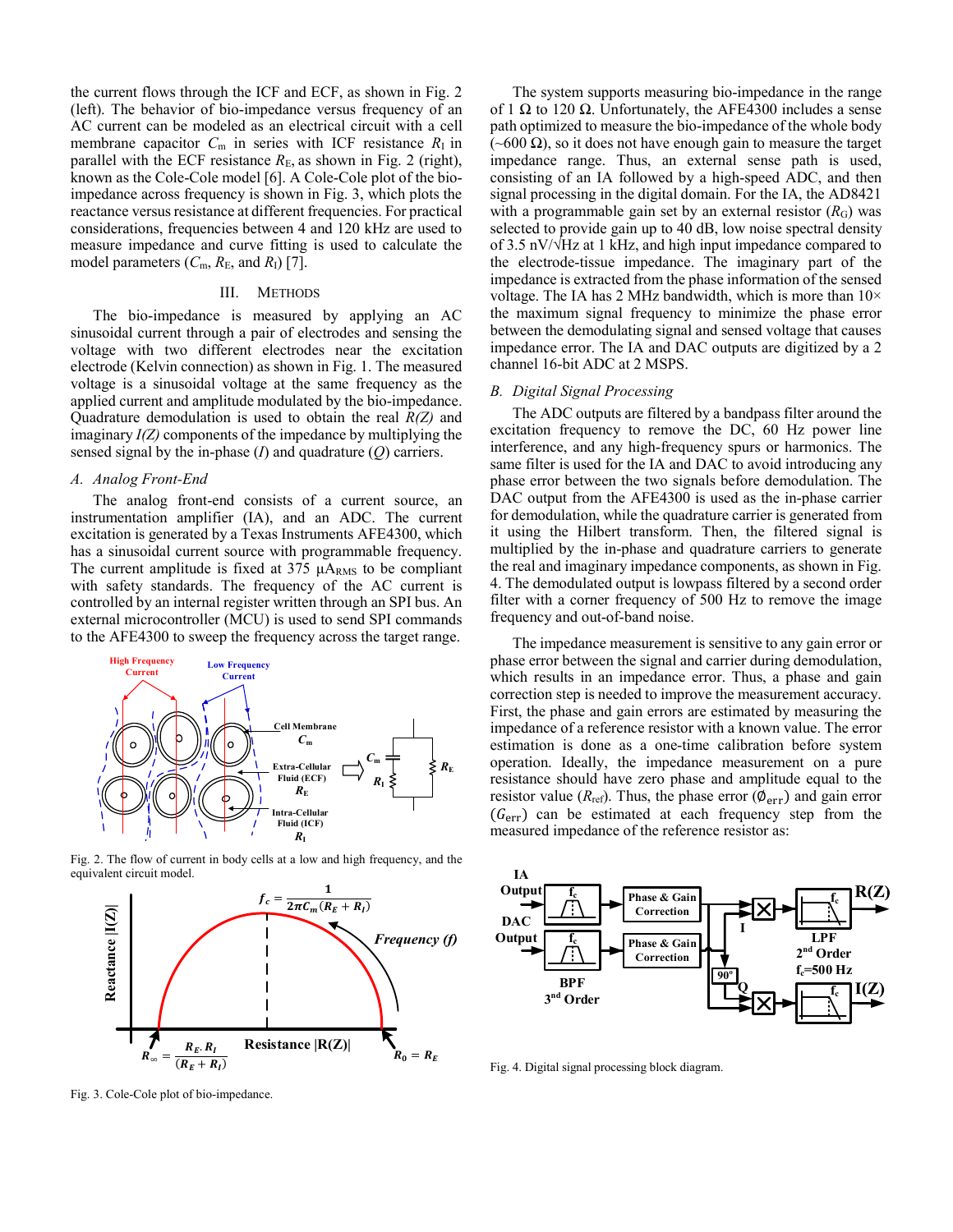$$
\phi_{\text{err}} = \tan^{-1} \frac{l(\mathbf{Z})}{R(\mathbf{Z})} \tag{1}
$$

$$
G_{\rm err} = \frac{1}{R_{\rm ref}} \sqrt{R(Z)^2 + I(Z)^2} \tag{2}
$$

Since the phase and gain error vary with frequency, they must be estimated and corrected for every frequency step to ensure accurate impedance measurement across the target frequency range. The phase correction is done in two steps: a coarse phase correction by shifting samples in time which introduces delay of integer multiples of the ADC time step (0.5 μs) and a fine phase correction to compensate for the residual phase error by applying a fractional time delay using an all-pass digital filter with a variable phase shift. The gain correction is implemented by a simple division of the measured impedance by the estimated gain error.

#### IV. MEASUREMENT RESULTSS

The system was tested using reference resistors and capacitors to check the accuracy for all impedance and frequency range. Fig. 5 shows the linear relationship between the measured resistors values and the reference resistors values from 1  $\Omega$  to 120  $\Omega$ . The RMSE of the measured impedance was  $0.07 \Omega$ . Resistors and capacitors were used to simulate the bioimpedance measured from the upper arm using  $(R_I=R_E=82.1 \Omega)$ ,  $C_m$ =34.2 nF,) and  $(R_I = R_E = 30.8 \Omega, C_m = 100.2 \text{ nF})$ . Fig. 6 shows the Cole-Cole plot of measured impedance versus the reference resistance, to demonstrate the accuracy of the impedance measurement system for wide range of impedance values  $(R/Z)$ =40-120  $\Omega$ ,  $I(Z)$ =5-30  $\Omega$ ) and across the frequency range of 4-120 kHz.

The bio-impedance was measured continuously for 30 seconds from the human body, encompassing 200 BIS measurements using two different electrode positions. The electrodes were placed across and along the upper arm, as shown in Fig. 7. The Cole-Cole plot of the bio-impedance measured along the upper arm across frequency is shown in Fig. 8. The electrodes were placed 1, 2 and 3 cm apart successively. The real and imaginary parts of the bio-impedance increased as the electrode separation increased since a larger volume of tissue is measured corresponding to a higher impedance.



Fig.5. Plot showing measured vs. reference resistances from 1-120  $\Omega$ .



Fig. 6. Cole-Cole plot of measured vs. reference impedances



Fig. 7. Placement of the excitation (red) and sensing (blue) electrodes along (left) and across (right) upper arm.

Respiration and heart activity cause small changes in the bioimpedance over time. These changes are more significant in the real part compared to the imaginary part. The real part of the bioimpedance was measured from the upper arm for the frequency range from 8 to 43 kHz for 30 seconds as shown in Fig. 9. An accelerometer was fixed on the chest to provide a reference for the actual respiration rate from chest movements. The acceleration was simultaneously measured with bio-impedance to show the direct correlation between them. There was variation in bio-impedance of  $\sim$ 1.5  $\Omega$  due to respiration, as shown in Fig. 10(a). In addition, the bio-impedance had superimposed variations of around 0.3  $\Omega$  due to heart activity, which is shown in Fig. 10(b) after removing the respiration using a highpass filter. These small bio-impedance variations were used to detect the average heart rate, which was verified by comparison with the reference chest ECG signal captured simultaneously as shown in Fig.  $10(c)$ .



Fig. 8. Cole-Cole plot of bio-impedance along upper arm for different electrode distances  $(1, 2,$  and 3 cm).